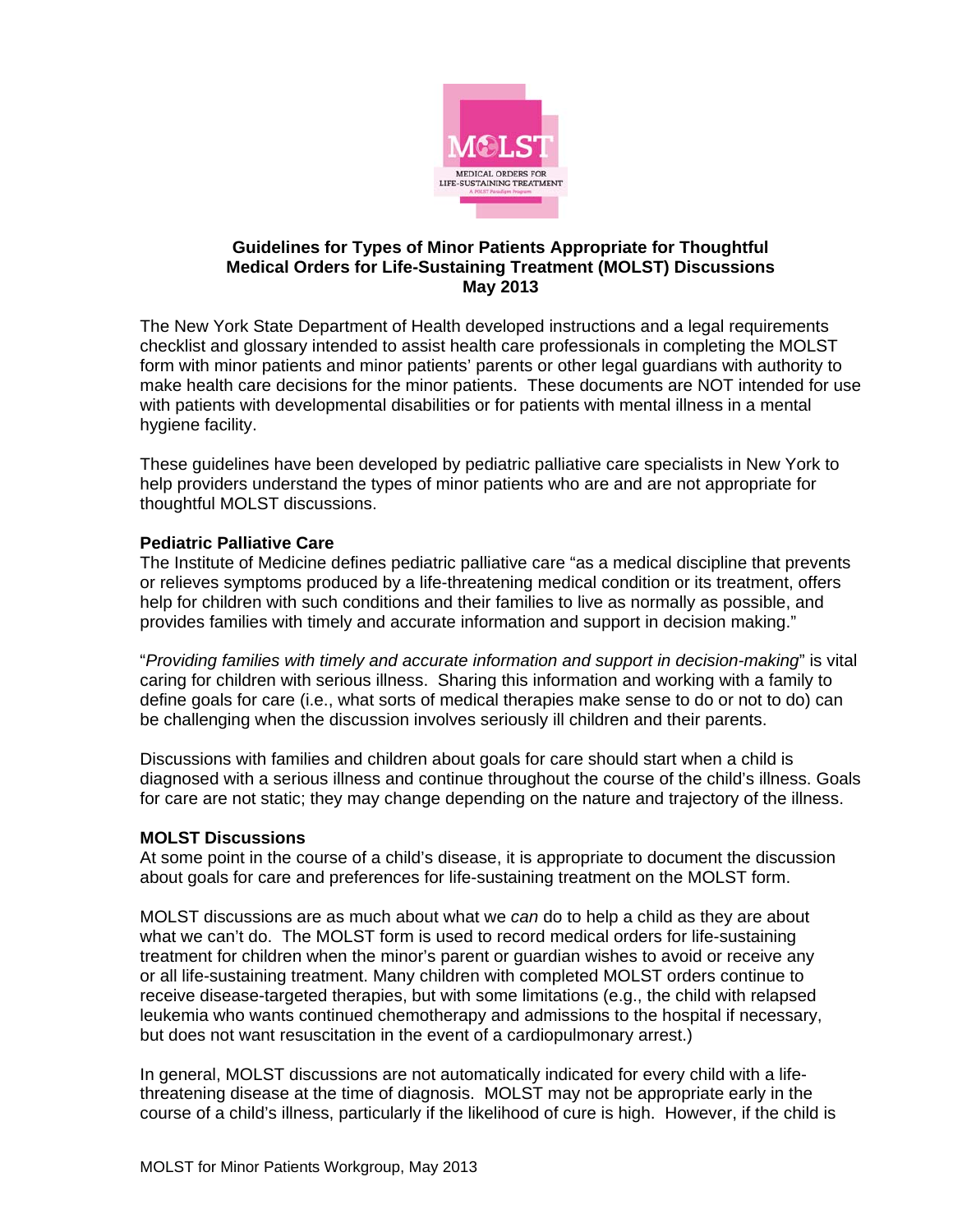declining, if things are not going as expected, or if a child has a poor prognosis, MOLST discussions would be appropriate sooner rather than later. The timing of the discussion is reflective of a delicate balance between the particular needs of the child and family, the relationship of the pediatrician with the family, the nature of the child's disease and where the child is in the course of his/her disease.

# **MOLST Orders**

MOLST orders completed in accordance with New York law remain valid when the minor patient transitions from one health care setting to another. Non-hospital DNR and MOLST orders must be reviewed and renewed by a physician at least every 90 days. In addition, all MOLST orders must be reviewed consistent with facility policy, and when the minor patient transitions between care settings, when there is a major change in health status, and when the minor patient and/or other medical decision-maker changes his/her mind about treatment. If not reviewed and renewed, MOLST orders are still legal and valid medical orders.

MOLST orders may change over the course of the final phase of a child's illness, consistent with the goals for the child's care. (e.g., the child with relapsed leukemia who no longer wishes to continue chemotherapy and admissions to the hospital, chooses to enroll in hospice and to forego resuscitation and life-sustaining treatment.)

## **Children/Families Appropriate for MOLST Discussions**

MOLST is generally for patients with serious health conditions. Physicians should consider a MOLST discussion if the child:

- Has medical decision-making capacity and wants to avoid or receive life-sustaining treatment.
- Lacks medical decision-making capacity and the child's parent or guardian has already chosen to withhold certain life-sustaining treatment because of their known poor prognosis.
- Might die within the next year.
- Is highly likely to experience clinical decompensation and discussion regarding consideration of life-sustaining treatment is appropriate.

These patients may:

- Want *all* appropriate treatment, including cardiopulmonary resuscitation (CPR).
- Want to avoid *all* life-sustaining treatment.
- Choose to *limit* life-sustaining treatment.
- Want to avoid any attempt to initiate cardiopulmonary resuscitation (CPR) and prefer to Allow Natural Death (DNR order)
- Want to avoid placement of a tube down the throat into the windpipe connected to a breathing machine (intubation) and request a "Do Not Intubate Order" (DNI order).

## **Clinical Examples of Children/Families Appropriate for MOLST Discussions**

The clinical examples are based on the Association for Children with Life-threatening or Terminal Conditions & their Families (ACT) criteria and illustrate when thoughtful MOLST discussions should and should not be considered:

1. **Life-threatening conditions for which curative treatment may be feasible but can fail. A "goals for care discussion" may be particularly important during phases of prognostic uncertainty and when treatment fails**.

If a child experienced severe head injury as a result of acute trauma in a motor vehicle accident, a thoughtful MOLST discussion is appropriate.